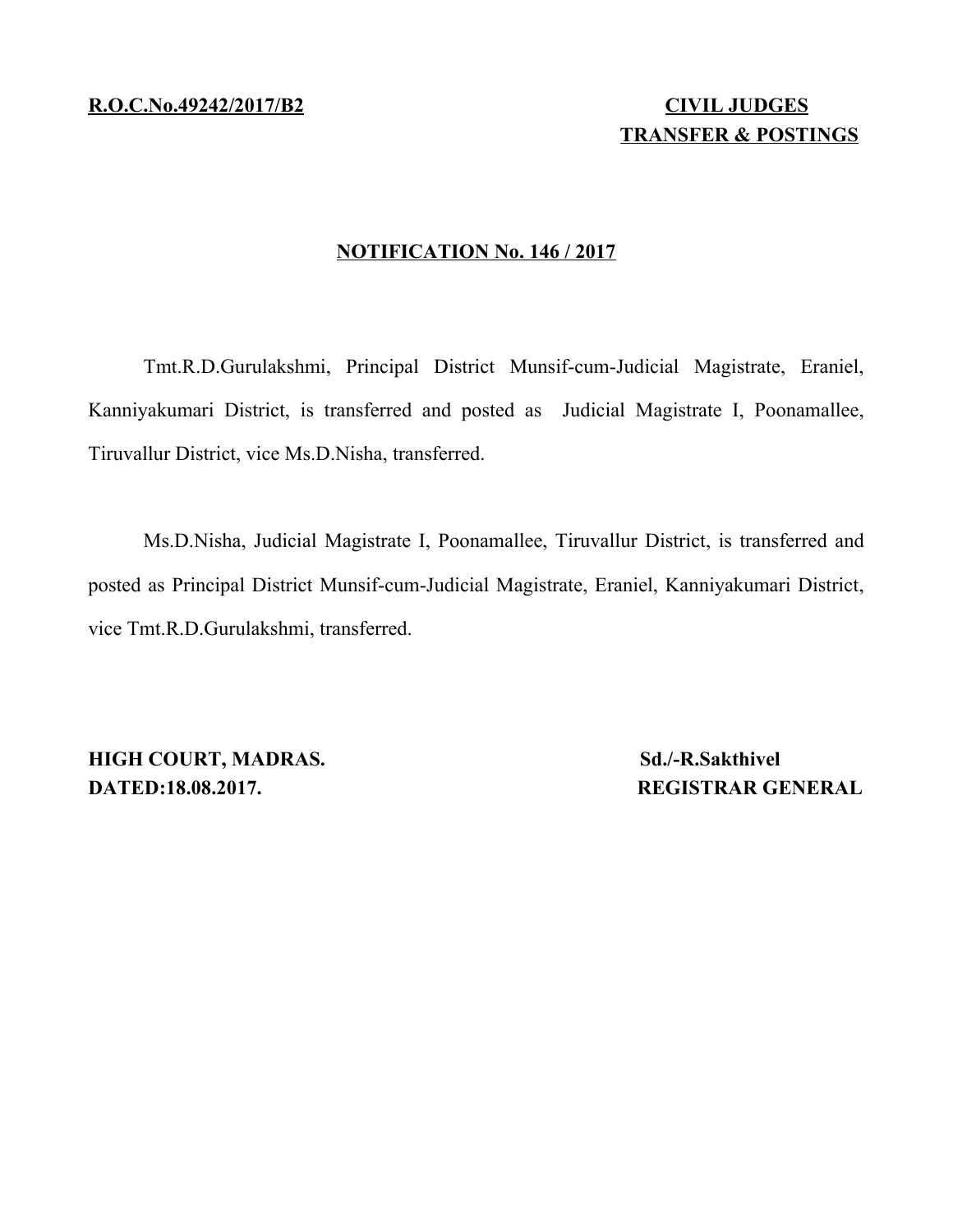## **R.O.C.No.49242/2017/B2**

## **OFFICIAL MEMORANDUM**

Sub: Courts and Judges – Civil Judges – Transfer and postings - Notification issued - Joining instructions - Issued.

.............

Ref: High Court's Notification No. 146 / 2017, dated :18.08.2017

Tmt.R.D.Gurulakshmi, Principal District Munsif-cum-Judicial Magistrate, Eraniel, Kanniyakumari District, who has been transferred and posted as Judicial Magistrate I, Poonamallee, Tiruvallur District, vide High Court's Notification cited above, is required to hand over charge of her present post and also the post of Additional District Munsif, Eraniel, Kanniyakumari District, which she is now holding as full additional charge, immediately to the Judicial Magistrate, Padmanabhapuram, Kanniyakumari District and take charge of the new post of Judicial Magistrate I, Poonamallee, Tiruvallur District, within the joining time prescribed under relevant Rules.

The Judicial Magistrate, Padmanabhapuram, Kanniyakumari District, is required to hold full additional charge of the posts of Principal District Munsif-cum-Judicial Magistrate, Eraniel, Kanniyakumari District and Additional District Munsif, Eraniel, Kanniyakumari District, until successor takes charge.